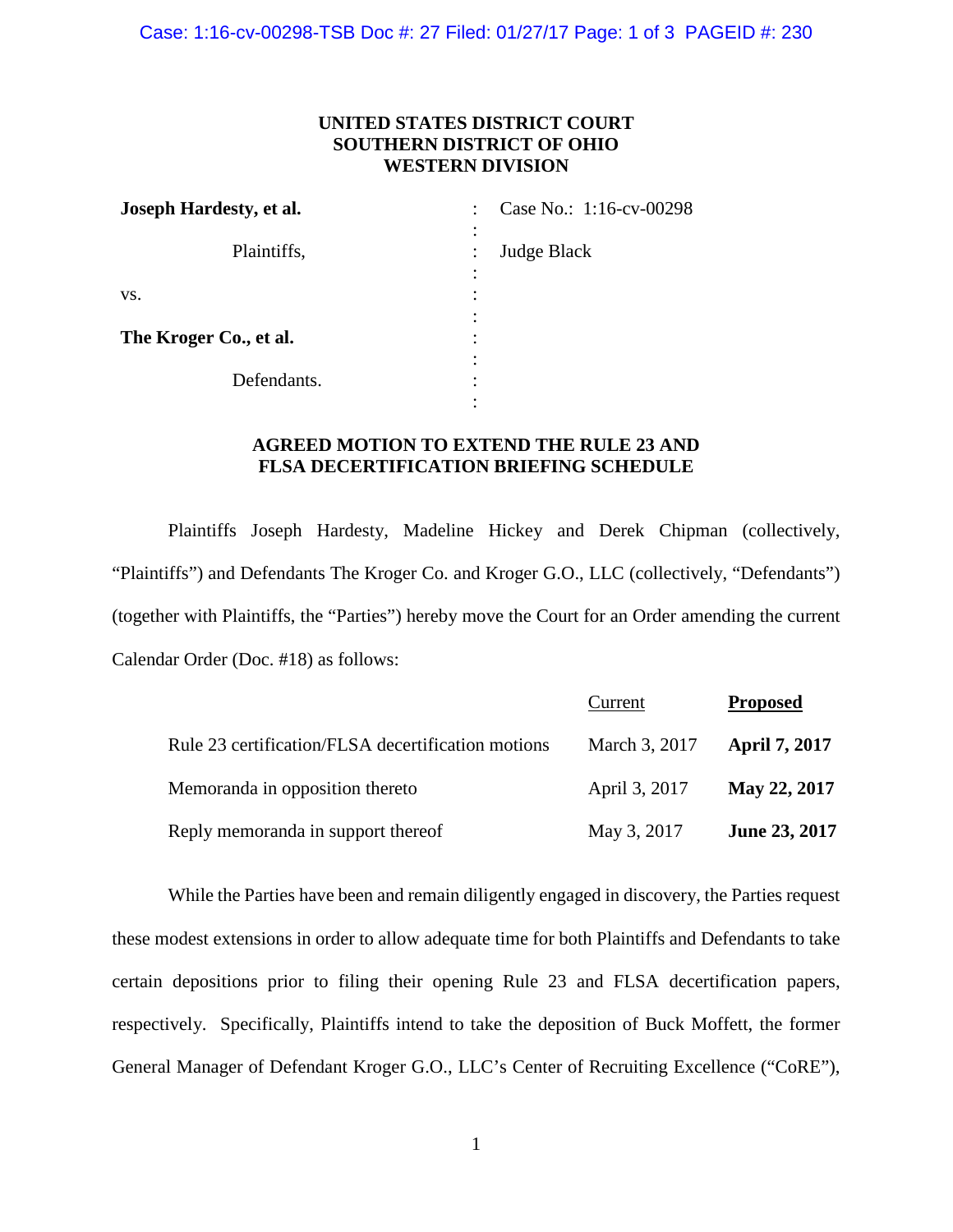## Case: 1:16-cv-00298-TSB Doc #: 27 Filed: 01/27/17 Page: 2 of 3 PAGEID #: 231

on February 23, 2017, and Defendants intend to take the depositions of four opt-in plaintiffs – Kim Burchette, Corbin Hom, Kelly Rutledge, and Matthew Taske – during the time period from February 24, 2017 to and including March 10, 2017. While Plaintiffs are prepared and able to take Mr. Moffett's deposition prior to February 23, 2017, Defendants have indicated that Mr. Moffett will be out of the country and otherwise unavailable until that time. Similarly, Defendants could depose the four opt-in plaintiffs sooner than February 24, 2017 to March 10, 2017, but they have agreed to comply with Plaintiffs' request that Mr. Moffett's deposition occur first. For these reasons, the Parties agree that a modest extension of the briefing schedule will best enable these depositions to occur as required and requested by the Parties while also allowing the Parties to adequately brief issues relevant to Rule 23 certification and FLSA decertification. In addition, the Parties request a small amount of additional time to prepare and file their oppositions so that they can sufficiently address any issues raised in the opening papers.

The Parties do not believe that these proposed changes will require an alteration to the August 22, 2017 telephonic status conference or any other dates related to this matter.

Respectfully submitted,

*/s/ Joshua M. Smith (per authority) /s/ David P. Zins* Peter A. Saba David K. Montgomery (0040276) Joshua M. Smith David P. Zins (0096034) Sharon J. Sobers Jackson Lewis PC Stagnaro, Saba & Patterson Co., L.P.A. PNC Center, 26<sup>th</sup> Floor 2623 Erie Avenue 201 East 5th Street Cincinnati, OH 45208 Cincinnati, OH 45202 Telephone: (513) 533-2700 Telephone: (513) 898-0050 Facsimile: (513) 533-2999 Facsimile: (513) 898-0051 pas@sspfirm.com David.Montgomery@jacksonlewis.com

*Attorneys for Plaintiffs Attorneys for Defendants*